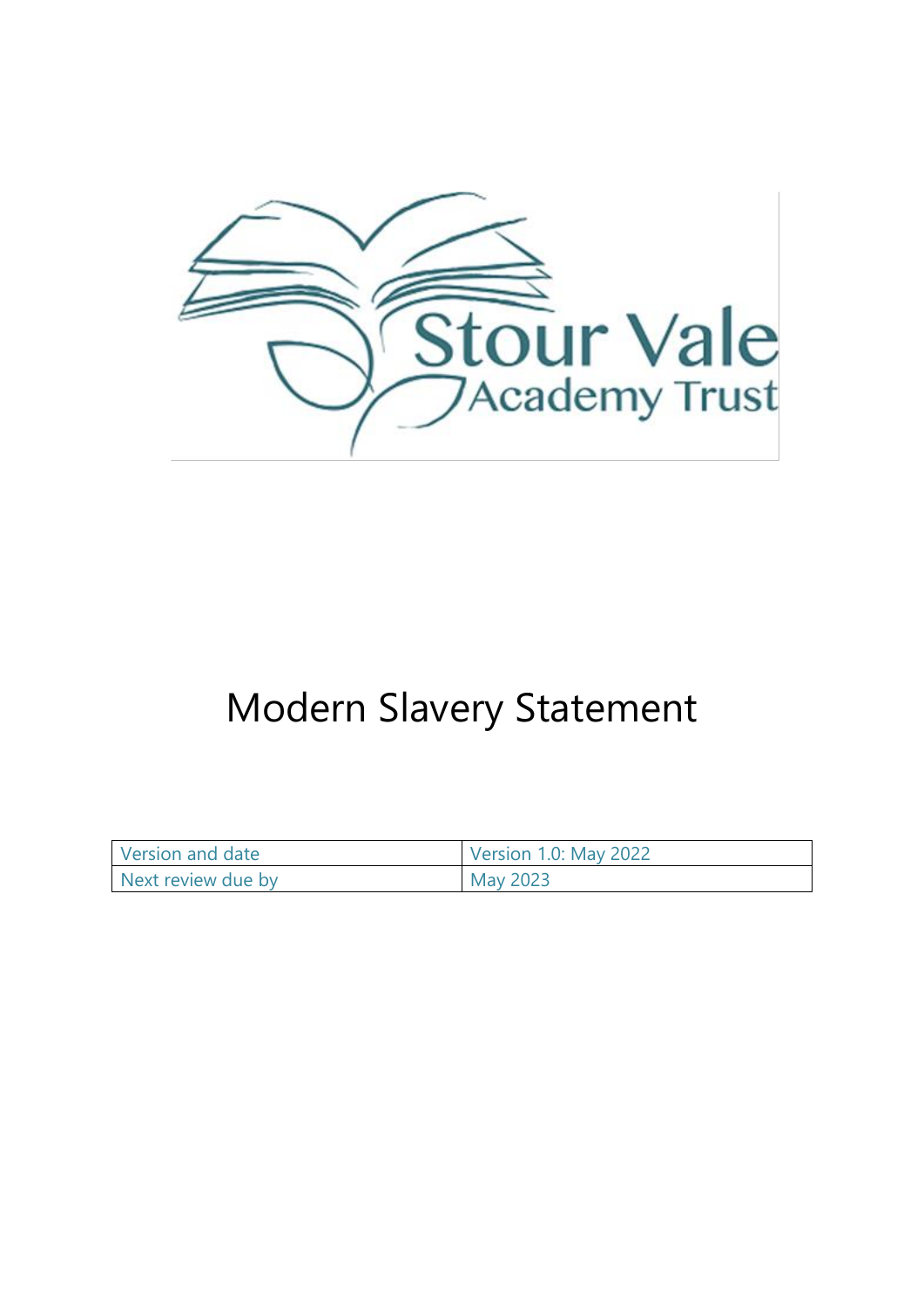## **Introduction**

Modern slavery is a crime and a violation of fundamental human rights. It takes various forms, such as slavery, servitude, forced and compulsory labour and human trafficking, all of which have in common the deprivation of a person's liberty by another in order to exploit them for personal or commercial gain.

We are committed to ensuring there is transparency in our own Trust and in our approach to tackling modern slavery throughout our supply chains, consistent with our disclosure obligations under the Modern Slavery Act 2015.

## **Stour Vale Academy Trust**

Our multi-academy trust was founded in 2017 and developed from collaboration between schools, the significant positive impact of which convinced three schools, two secondary and one primary, that together we would have much greater capacity to continuously improve. Over time Stour Vale has worked collaboratively with a wider range of schools and steadily grown in size. We are now a diverse family of schools who serve children, families and communities in the West Midlands.

As a successful family of schools, delivering high-quality education for the communities we serve, Stour Vale values its diversity. Each school brings their own distinct character, community, history and identity. We celebrate the uniqueness of member schools, recognising that there is a great deal to learn from education in different contexts. This is also the reason why we remain outward-looking, committed to learning from research and excellent practice across the education system.

## **Our Approach**

Stour Vale Academy Trust has a zero-tolerance approach to modern slavery, and we are committed to acting ethically and with integrity in all our business dealings and relationships and to implementing and enforcing effective systems and controls to ensure modern slavery is not taking place anywhere in our own Trust or in any of our supply chains. We work to the highest professional standards relating to delivering education to the communities that we serve. We also ensure that we comply with all the law, regulations and rules pertaining to a multi-academy trust.

Our approach applies to all persons working for us or on our behalf in any capacity, including employees at all levels, directors, officers, agency workers, seconded workers, volunteers, contractors, external consultants and third-party representatives.

#### **Policies**

As part of the Trust's commitment to the prevention of modern-day slavery it will ensure that this issue is considered and any risks are identified in all its policies.

# **Identifying and addressing risks**

We recognise that there are two main avenues of risk through which modern slavery could impact Stour Vale Academy Trust. The first relates to safeguarding which covers child sex exploitation or human trafficking which can directly impact our pupils and staff. The second risk is via our supply chain and the vendors we contract with.

# **Safeguarding**

Stour Vale is committed to safeguarding and promoting the welfare of all children and young people both within the school environment and outside. Safeguarding and promoting the welfare of children is everyone's responsibility. The Trust is committed in ensuring that all staff who come into contact with children, their families and carers have a role to play in safeguarding children.